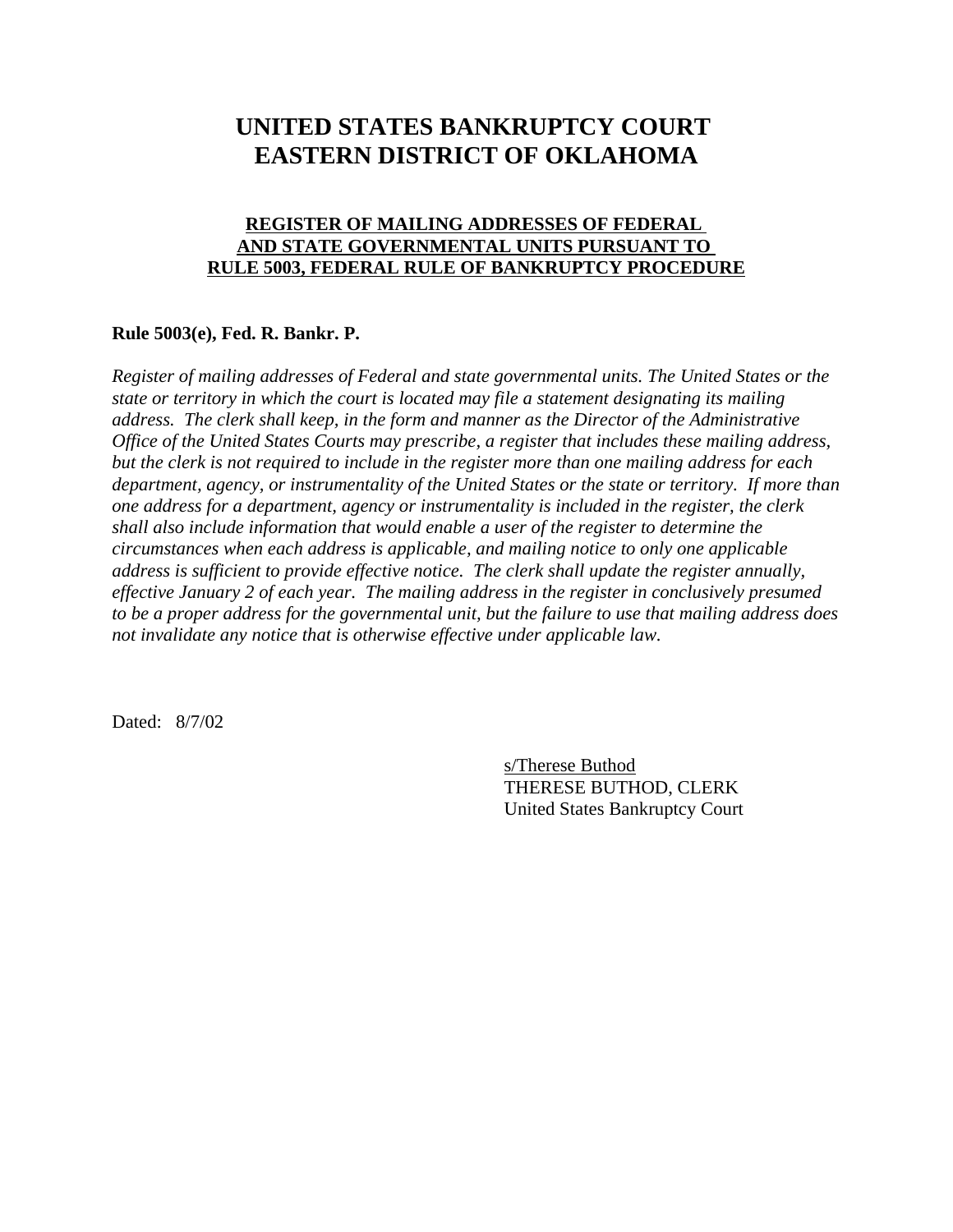| <b>TEXAS WORKFORCE</b><br><b>COMMISSION</b><br>Bankruptcy Unit RM 556<br>$101 E 15^{th}$ St<br>Austin TX 78778-0001                                     | UNITED STATES ATTORNEY<br>Eastern District of Oklahoma<br>520 Denison Ave.<br>Muskogee OK 74401                                                                                       | <b>INTERNAL REVENUE SERVICE</b><br><b>Special Procedures Section</b><br>55 N Robinson Stop 5024<br>Oklahoma City OK 73102-9229<br>(local IRS address)                            |
|---------------------------------------------------------------------------------------------------------------------------------------------------------|---------------------------------------------------------------------------------------------------------------------------------------------------------------------------------------|----------------------------------------------------------------------------------------------------------------------------------------------------------------------------------|
| <b>USDA CSC</b><br>POB 66879<br>St Louis MO 63166                                                                                                       | OKLAHOMA TAX COMMISSION<br><b>GENERAL COUNSEL OFFICE</b><br>POB 53248<br>OKLAHOMA CITY OK 73152-3248<br>(See new address below)                                                       | <b>INTERNAL REVENUE SERVICE</b><br>PO BOX 21126<br>PHILADELPHIA PA 19114<br>(See new PO Box below)                                                                               |
| <b>INTERNAL REVENUE SERVICE</b><br>PO BOX 7346<br>PHILADELPHIA PA 19101-7346<br>(Added 11/29/10)                                                        | Michigan Department of Treasury<br><b>Tax Policy Division</b><br><b>Attn Litigation Liaison</b><br>$2nd$ Floor, Austin Building<br>430 West Allegan Street<br>Lansing, Michigan 48992 | Social Security Administration<br><b>Attn: Bankruptcy Coordinator</b><br>Office of the General Counsel,<br>Region VI<br>1301 Young Street, Ste. A702<br>Dallas, Texas 75202-5433 |
| <b>Franchise Tax Board</b><br><b>Bankruptcy Section, MS:A340</b><br><b>General Notices</b><br>P.O. Box 2952<br>Sacramento CA 95812-2952                 | <b>Franchise Tax Board</b><br><b>Chief Counsel-Adversary</b><br>Proceedings<br>C/O General Counsel Section<br>P.O. Box 1720 MS:A260<br>Rancho Cordova CA 95741-1720                   | <b>Oklahoma Employment Security</b><br>Commission<br><b>Attn: Legal Department</b><br>P.O. Box 53039<br>Oklahoma City OK 73152                                                   |
| Brian Kuester, U.S. Attorney EDOK<br>Attn: Cheryl Triplett<br>520 Denison Ave.<br>Muskogee OK 74401                                                     | <b>U.S. Attorney General</b><br>Loretta Lynch<br>950 Pennsylvania Ave N.W.<br>Washington DC 20530-0001                                                                                | U.S Dept. Of Education Office of<br><b>General Counsel</b><br>400 Maryland Ave SW<br>Washington DC 20202                                                                         |
| California State Board of<br>Equalization<br><b>Account Information Group MIC 29</b><br>P.O. Box 94279-0029                                             | <b>Executive Director</b><br>California State Board of<br>Equalization<br>450 N Street MIC 73<br>Sacramento CA 95814-0073                                                             | California State Board of<br>Equalization<br><b>Account Information Group MIC 29</b><br>P.O. Box 942879<br>Sacramento CA 94279-0029                                              |
| <b>Oklahoma Tax Commission</b><br><b>General Counsel's Office</b><br>100 N Broadway Ave. Suite 1500<br>Oklahoma City Ok 73102-8601<br>(Updated 3/12/18) |                                                                                                                                                                                       |                                                                                                                                                                                  |
|                                                                                                                                                         |                                                                                                                                                                                       |                                                                                                                                                                                  |
|                                                                                                                                                         |                                                                                                                                                                                       |                                                                                                                                                                                  |